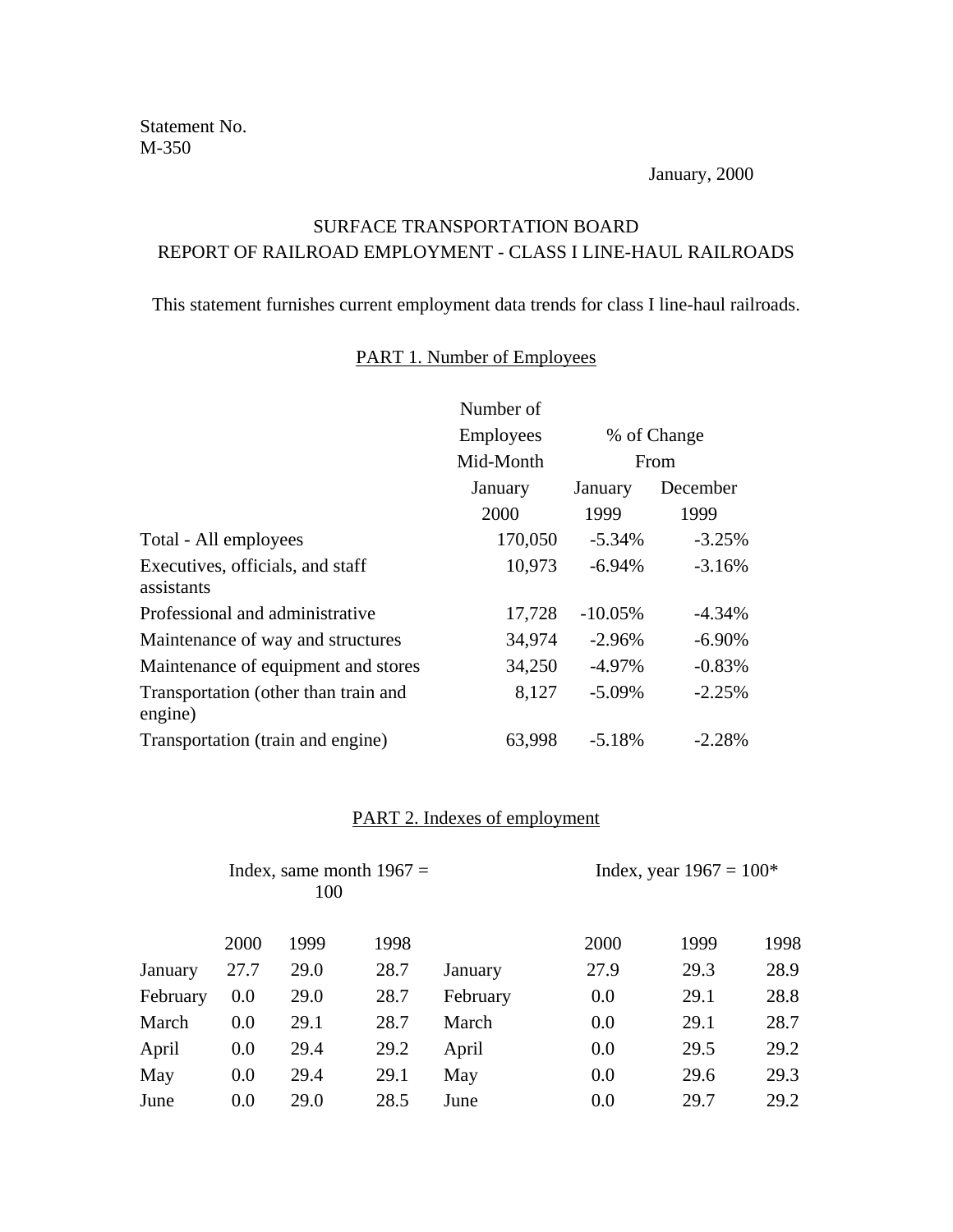| July          | 0.0 | 29.2 | 28.5 | July      | 0.0 | 29.9 | 29.2 |
|---------------|-----|------|------|-----------|-----|------|------|
| August        | 0.0 | 29.4 | 28.8 | August    | 0.0 | 29.9 | 29.2 |
| September 0.0 |     | 30.3 | 29.4 | September | 0.0 | 30.1 | 29.3 |
| October       | 0.0 | 30.6 | 30.0 | October   | 0.0 | 30.0 | 29.4 |
| November 0.0  |     | 30.3 | 30.1 | November  | 0.0 | 29.6 | 29.3 |
| December      | 0.0 | 30.5 | 30.2 | December  | 0.0 | 29.5 | 29.3 |

\* Average of 12 months,  $1967 = 100$ 

Source: Monthly Report of Number of Employees of Class I Railroads.

| <b>CARRIER</b><br>January,<br>2000 |        | L100   | L 200  |               | L 300 L 400 | L <sub>500</sub> |        | L600 TOTAL     |
|------------------------------------|--------|--------|--------|---------------|-------------|------------------|--------|----------------|
| <b>BNSF</b>                        | 130500 | 2,234  | 4,283  | 8,510         | 8,665       | 1,618            | 13,744 | 39,054         |
| <b>CSX</b>                         | 121500 | 1,209  | 4,283  | 6,540         | 6,273       | 1,999            | 13,498 | 33,802         |
| <b>GTW</b>                         | 114900 | 114    | 218    | 300           | 276         | 108              | 636    | 1,652          |
| IC                                 | 124100 | 186    | 403    | 632           | 558         | 181              | 822    | 2,782          |
| <b>KCS</b>                         | 134500 | 161    | 282    | 458           | 289         | 191              | 1,223  | 2,604          |
| <b>NS</b>                          | 117100 | 2,046  | 4,195  | 7,318         | 6,811       | 2,366            | 12,884 | 35,620         |
| <b>SOO</b>                         | 137700 | 123    | 431    | 551           | 503         | 185              | 934    | 2,727          |
| <b>UP</b>                          | 139400 | 4,900  | 3,633  | 10,665 10,875 |             | 1,479            | 20,257 | 51,809         |
| <b>TOTAL</b>                       |        | 10,973 | 17,728 | 34,974 34,250 |             | 8,127            |        | 63,998 170,050 |
| <b>NRPC</b>                        | 103000 | 1,621  | 5,225  | 3,879         | 6,713       | 3,910            | 4,136  | 25,484         |

|       | January January December |               | % Change |                    |       |
|-------|--------------------------|---------------|----------|--------------------|-------|
|       | 2000                     | 1999<br>1999  |          | Year               | Month |
|       |                          |               |          |                    |       |
| L 100 |                          | 10,973 11,791 | 11,331   | $-6.94\% -3.16\%$  |       |
| L 200 |                          | 17,728 19,708 | 18,532   | $-10.05\% -4.34\%$ |       |
| L 300 |                          | 34,974 36,039 | 37,565   | $-2.96\% -6.90\%$  |       |
| L 400 | 34,250 36,043            |               | 34,535   | $-4.97\% -0.83\%$  |       |